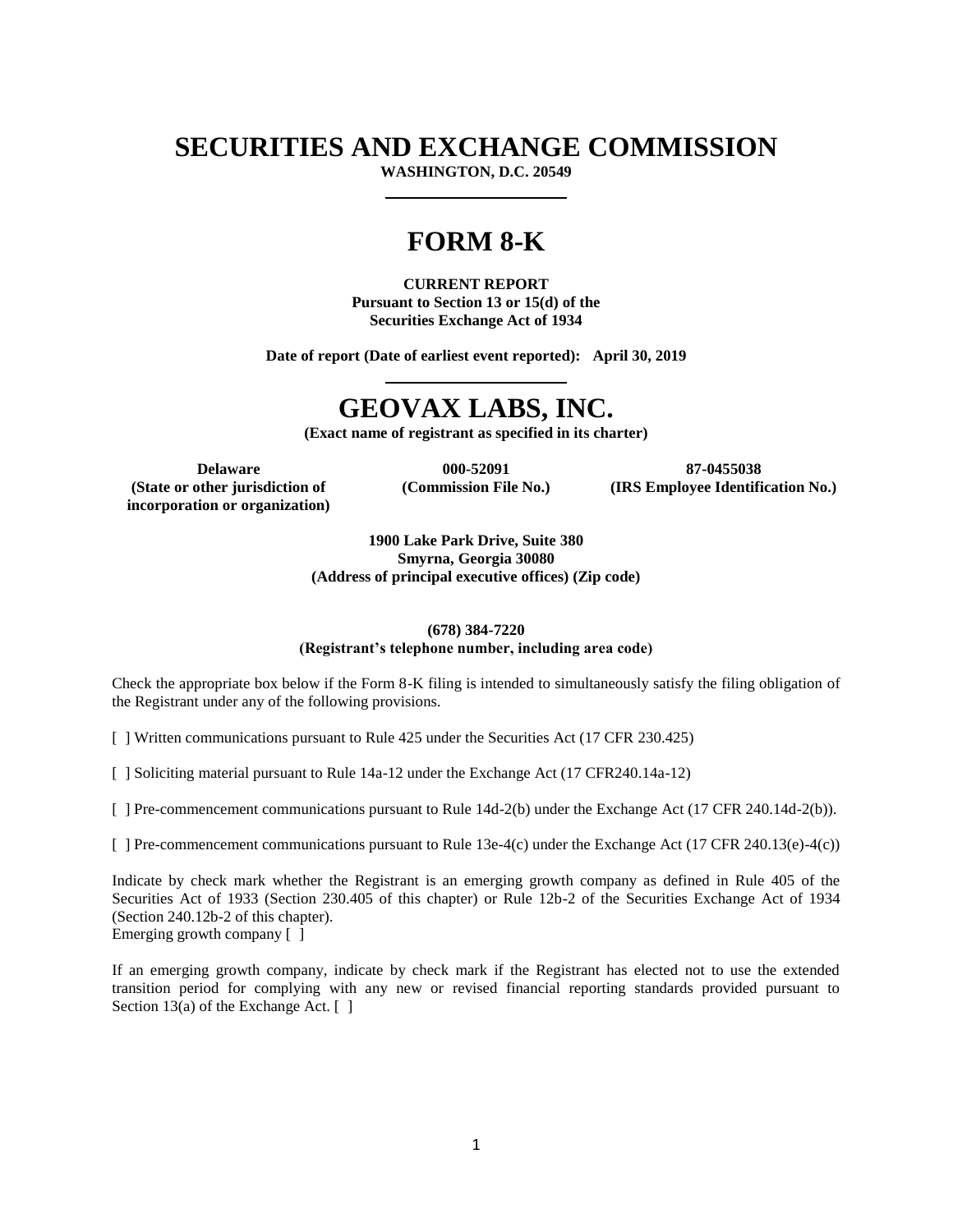This Form 8-K and other reports filed by GeoVax Labs, Inc. (the "Company") from time to time with the Securities and Exchange Commission (collectively the "Filings") contain forward-looking statements and information that are based upon beliefs of, and information currently available to, the Company's management as well as estimates and assumptions made by the Company's management. When used in the Filings, the words "anticipate", "believe", "estimate", "expect", "future", "intend", "plan" or the negative of these terms and similar expressions as they relate to the Company or the Company's management identify forward-looking statements. Such statements reflect the current view of the Company with respect to future events and are subject to risks, uncertainties, assumptions and other factors relating to the Company's industry, operations and results of operations and any businesses that may be acquired by the Company. Should one or more of these risks or uncertainties materialize, or should the underlying assumptions prove incorrect, actual results may differ significantly from those anticipated, believed, estimated, expected, intended or planned. Except as required by law, the Company does not undertake to update its forwardlooking statements.

### **Item 3.03 Material Modification to Rights of Security Holders**

On April 30, 2019, we filed a Certificate of Amendment to the Certificate of Incorporation of GeoVax Labs, Inc. effecting a 1-for-500 reverse stock split pursuant to which each five hundred (500) shares of the Company's Common Stock, par value \$0.001 per share, issued and outstanding immediately prior to the filing automatically and without any action on the part of the respective holders thereof, was combined and reclassified into one (1) share of Common Stock, par value \$0.001 per share. For details, please refer to Item 5.03 below.

#### **Item 5.03 Amendments to Articles of Incorporation or Bylaws; Change in Fiscal Year**

### *One-for-Five Hundred Reverse Stock Split is Effected April 30, 2019*

On April 30, 2019, we filed a Certificate of Amendment to the Certificate of Incorporation of GeoVax Labs, Inc. effecting a 1-for-500 reverse stock split pursuant to which each five hundred (500) shares of the Company's Common Stock, par value \$0.001 per share ("Old Common Stock"), issued and outstanding immediately prior to the filing automatically and without any action on the part of the respective holders thereof, was combined and reclassified into one (1) share of Common Stock, par value \$0.001 per share (the "New Common Stock") (and such combination and conversion, the "Reverse Stock Split"). No fractional shares of New Common Stock will be issued in connection with the Reverse Stock Split. Instead, the Company will issue one full share of New Common Stock to any stockholder who would have been entitled to receive a fractional share of New Common Stock as a result of the Reverse Stock Split.

Each stock certificate that, immediately prior to the filing, represented shares of Old Common Stock, automatically and without the necessity of presenting the same for exchange, now represents that number of whole shares of New Common Stock into which the shares of Old Common Stock represented by such certificate have been reclassified (including any full shares of New Commons Stock issued with respect to fractional shares of Old Common Stock as set forth above).

Each holder of record of a certificate that represented shares of Old Common Stock shall receive, upon surrender of such certificate, a new certificate representing the number of whole shares of New Common Stock into which the shares of Old Common Stock represented by such certificate shall have been reclassified. The Company's transfer agent will be sending letters of transmittal for stockholders of record to use in obtaining new share certificates.

The total number of shares of all classes of stock which the Company has the authority to issue remains at 610,000,000 shares, which are divided into two classes consisting of: (a) 600,000,000 shares of Common Stock, par value \$0.001 per share, and (b) 10,000,000 shares of Preferred Stock, par value \$0.01 per share.

A copy of the amendment to the Certificate of Incorporation is attached as Exhibit 3.1 to this Current Report on Form 8-K.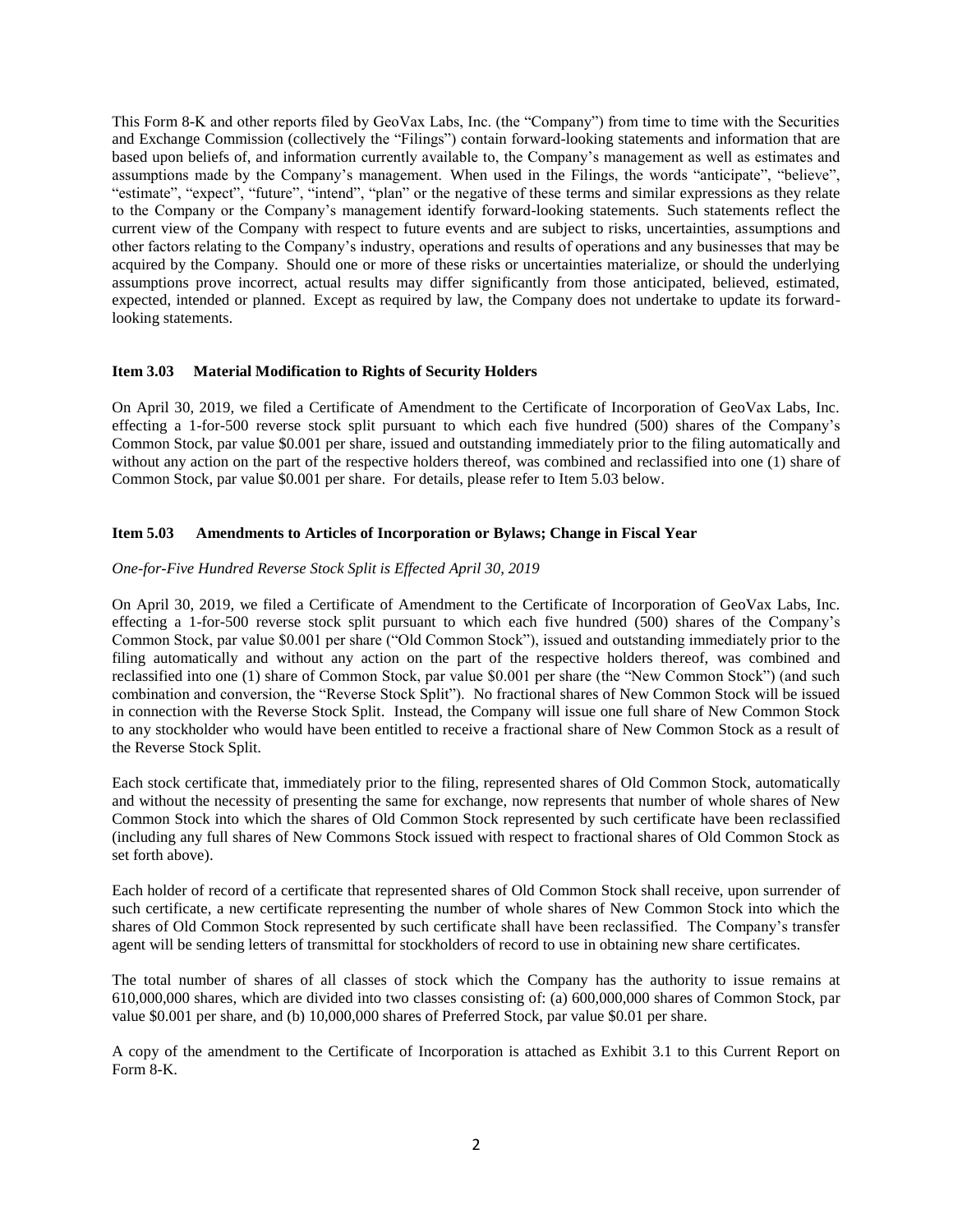## **Item 9.01 Financial Statements and Exhibits**

The following exhibits are filed with this Current Report:

- 4.1 Certificate of Amendment to the Certificate of Incorporation of GeoVax Labs, Inc. filed April 30, 2019
- 4.2 Form of Stock Certificate to be issued after April 30, 2019 to represent the Company's Common Stock, par value \$0.001 per share

*[SIGNATURES ON FOLLOWING PAGE]*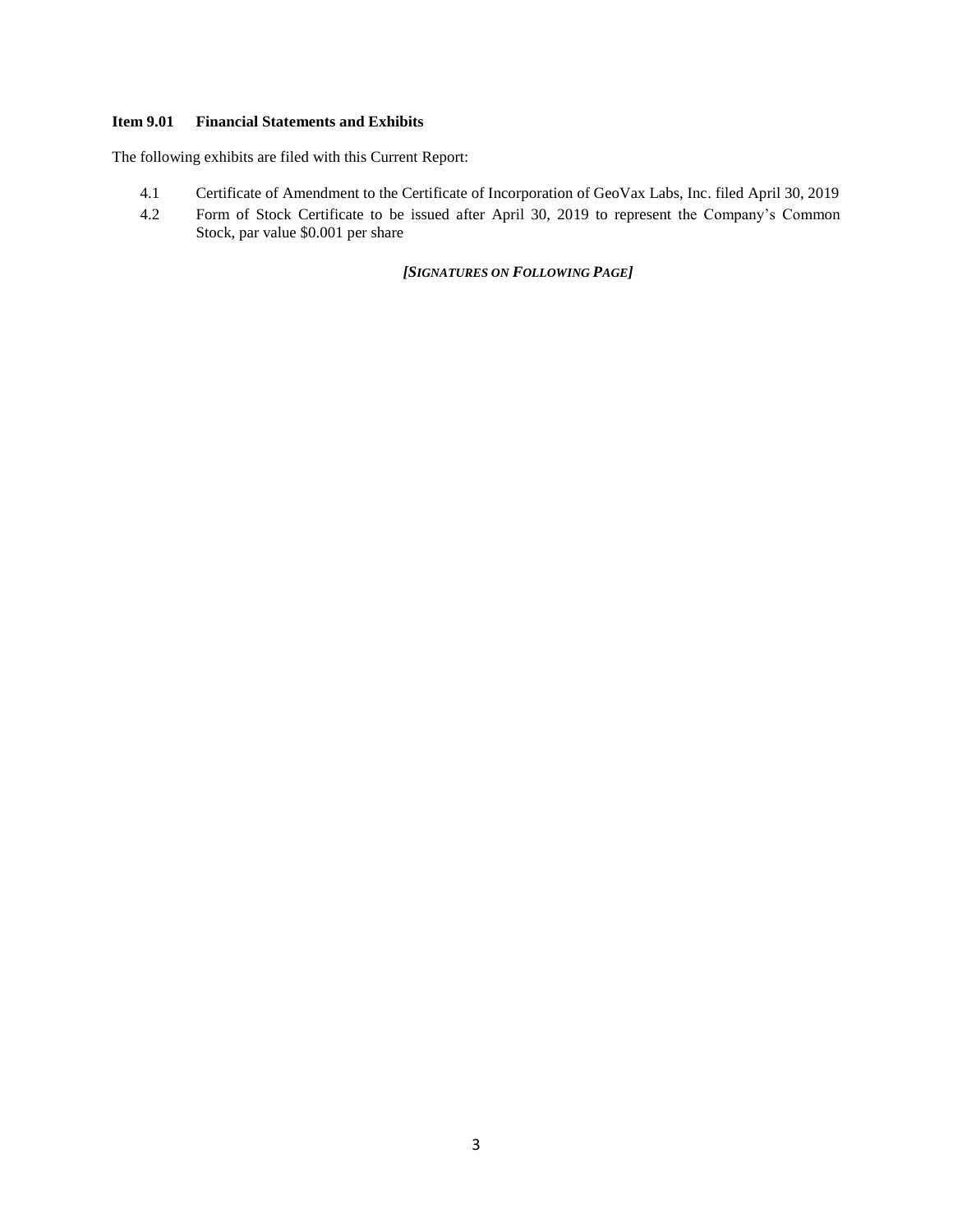### **SIGNATURE**

Pursuant to the requirements of the Securities Exchange Act of 1934, the Registrant has duly caused this Current Report to be signed on its behalf by the undersigned hereunto duly authorized.

Dated: April 30, 2019

GEOVAX LABS, INC.

By:/s/ Mark W. Reynolds Mark W. Reynolds Chief Financial Officer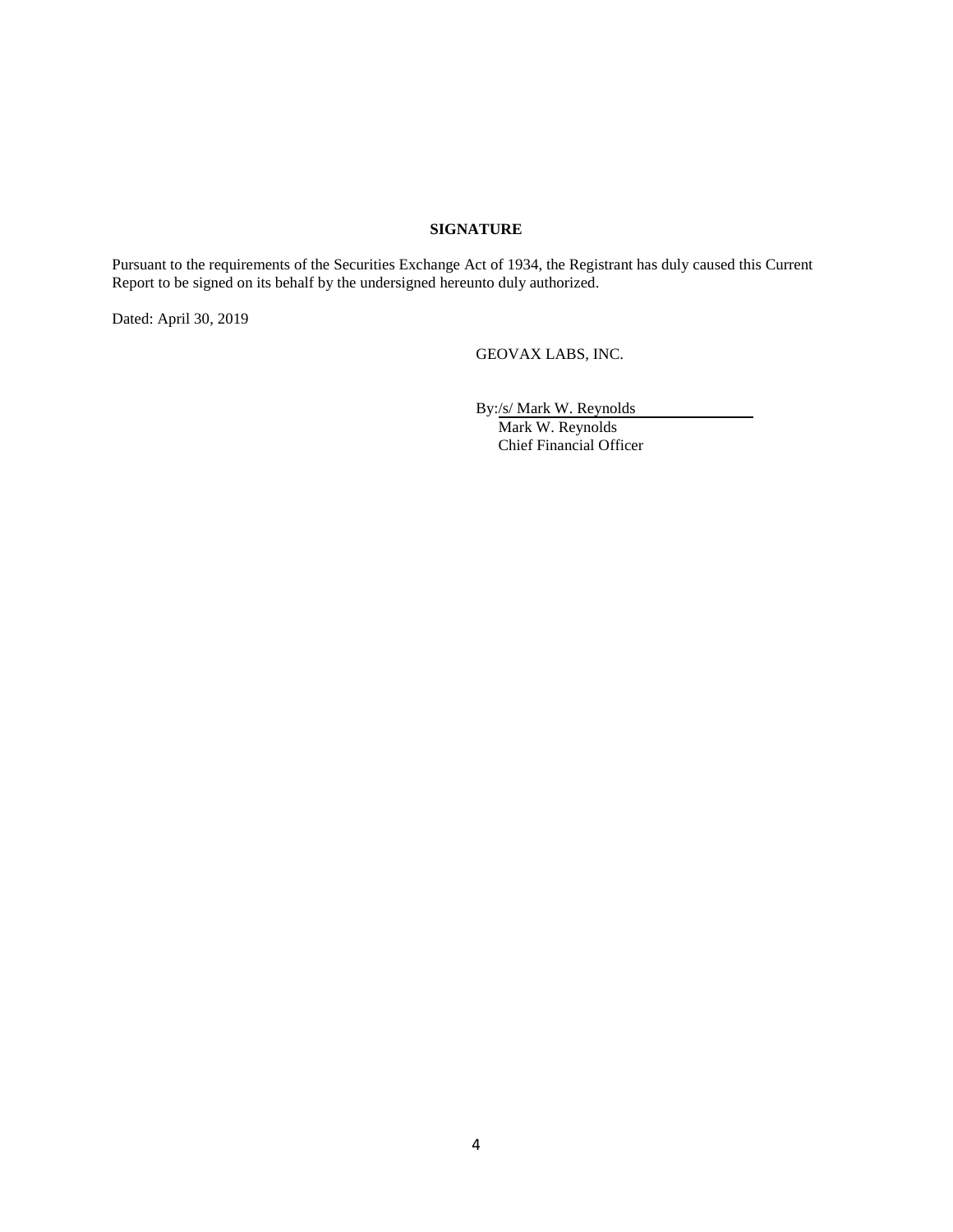## **CERTIFICATE OF AMENDMENT TO THE CERTIFICATE OF INCORPORATION OF GEOVAX LABS, INC.**

GeoVax Labs, Inc. (the "Corporation"), does hereby certify that the Corporation's Certificate of Incorporation originally filed with the Delaware Secretary of State on June 17, 2008, as previously amended by

- Certificate of Merger filed June 18, 2008, as further amended by the following documents:
- Certificate of Amendment to the Certificate of Incorporation filed April 13, 2010;
- Certificate of Amendment to the Certificate of Incorporation filed April 27, 2010;
- Certificate of Designation filed on March 20, 2012;
- Certificate of Amendment to the Certificate of Incorporation filed August 1, 2013;
- Amendment to Certificate of Designation filed on December 12, 2013;
- Certificate of Designation filed on December 12, 2013;
- Certificate of Designation filed on February 27, 2015,
- Certificate of Amendment to the Certificate of Incorporation filed May 13, 2015;
- Certificate of Amendment to the Certificate of Incorporation filed June 14, 2016;
- Certificate of Designation filed on May 9, 2017;
- Certificate of Amendment to the Certificate of Incorporation of the Corporation filed August 4, 2017.
- Certificate of Designation filed on February 19, 2019; and
- Certificate of Designation filed on February 26, 2019.

is hereby further amended pursuant to Section 242 of the General Corporation Law of the State of Delaware.

The Corporation does hereby further certify that this Certificate of Amendment was duly adopted by the Corporation's Board of Directors and by the stockholders of the Corporation in accordance with the applicable provisions of Section 242 of the General Corporation Law of the State of Delaware.

The Certificate of Incorporation of the Corporation, as amended, is amended as follows:

The first paragraph of Article IV of the Certificate of Incorporation, as amended, shall be deleted in its entirety and replaced with the following:

"The total number of shares of all classes of stock which the Corporation shall have the authority to issue is 610,000,000 shares, which are divided into two classes consisting of: (a) 600,000,000 shares of Common Stock, par value \$0.001 per share, and (b) 10,000,000 shares of Preferred Stock, par value \$0.01 per share.

Upon the effectiveness of this Certificate of Amendment of the Certificate of Incorporation (the "Effective Time"), each five hundred (500) shares of the Corporation's Common Stock, par value \$0.001 per share ("Old Common Stock"), issued and outstanding immediately prior to the Effective Time will automatically and without any action on the part of the respective holders thereof, be combined and reclassified into one (1) share of Common Stock, par value \$0.001 per share (the "New Common Stock") (and such combination and conversion, the "Reverse Stock Split"). Notwithstanding the immediately preceding sentence, no fractional shares of New Common Stock shall be issued in connection with the Reverse Stock Split, and instead, the Company shall issue one full share of New Common Stock to any stockholder who would have been entitled to receive a fractional share of New Common Stock as a result of the Reverse Stock Split. Each stock certificate that, immediately prior to the Effective Time, represented shares of Old Common Stock shall, from and after the Effective Time, automatically and without the necessity of presenting the same for exchange, represent that number of whole shares of New Common Stock into which the shares of Old Common Stock represented by such certificate shall have been reclassified (including any full shares of New Commons Stock issued with respect to fractional shares of Old Common Stock as set forth above), provided, however, that each holder of record of a certificate that represented shares of Old Common Stock shall receive, upon surrender of such certificate, a new certificate representing the number of whole shares of New Common Stock into which the shares of Old Common Stock represented by such certificate shall have been reclassified."

The remainder of the Certificate of Incorporation shall remain unchanged and in full force and effect.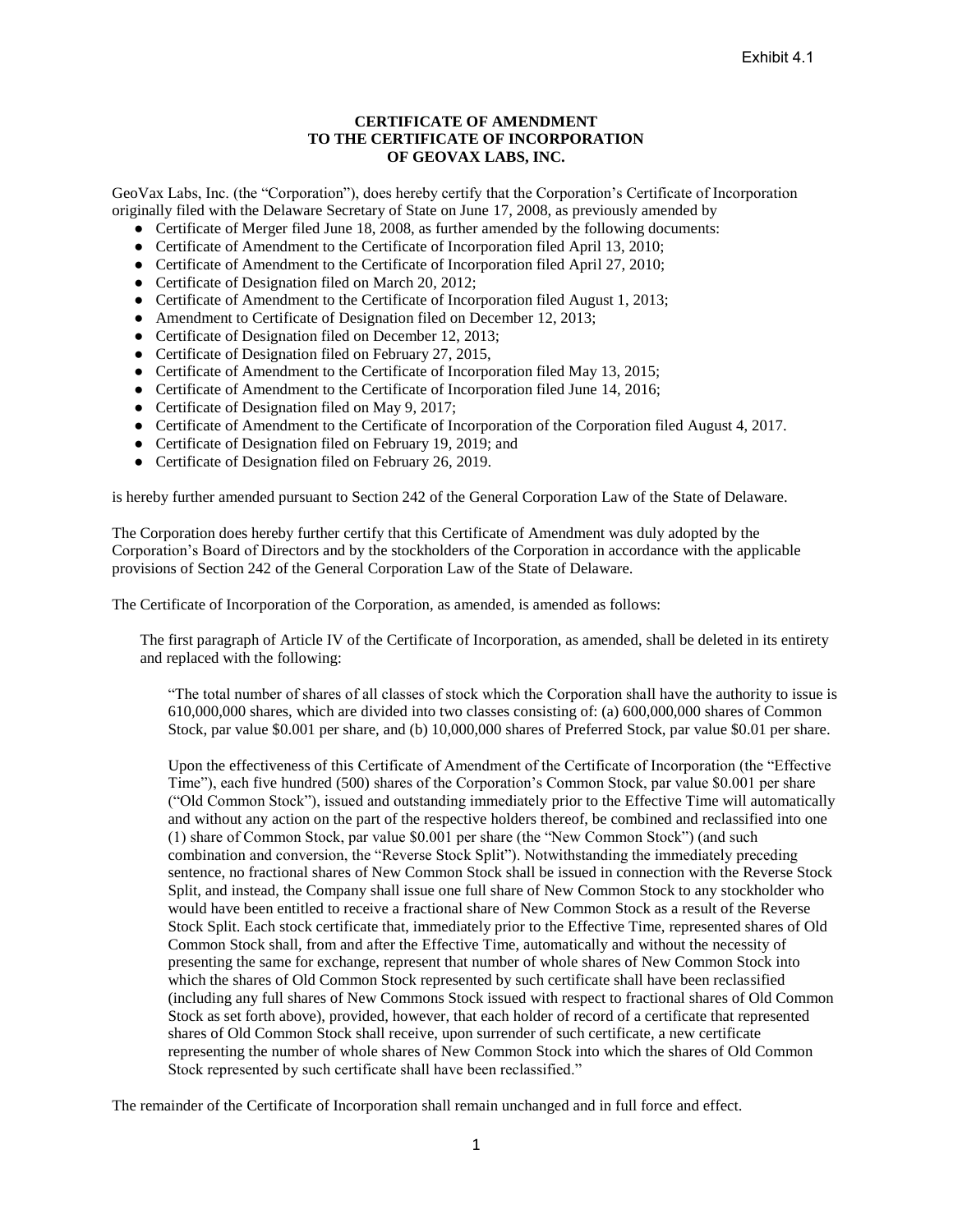IN WITNESS WHEREOF, the Corporation has caused this Certificate of Amendment to be signed on April 30, 2019.

GEOVAX LABS, INC.

Name: /s/ David A. Dodd

Title: President & CEO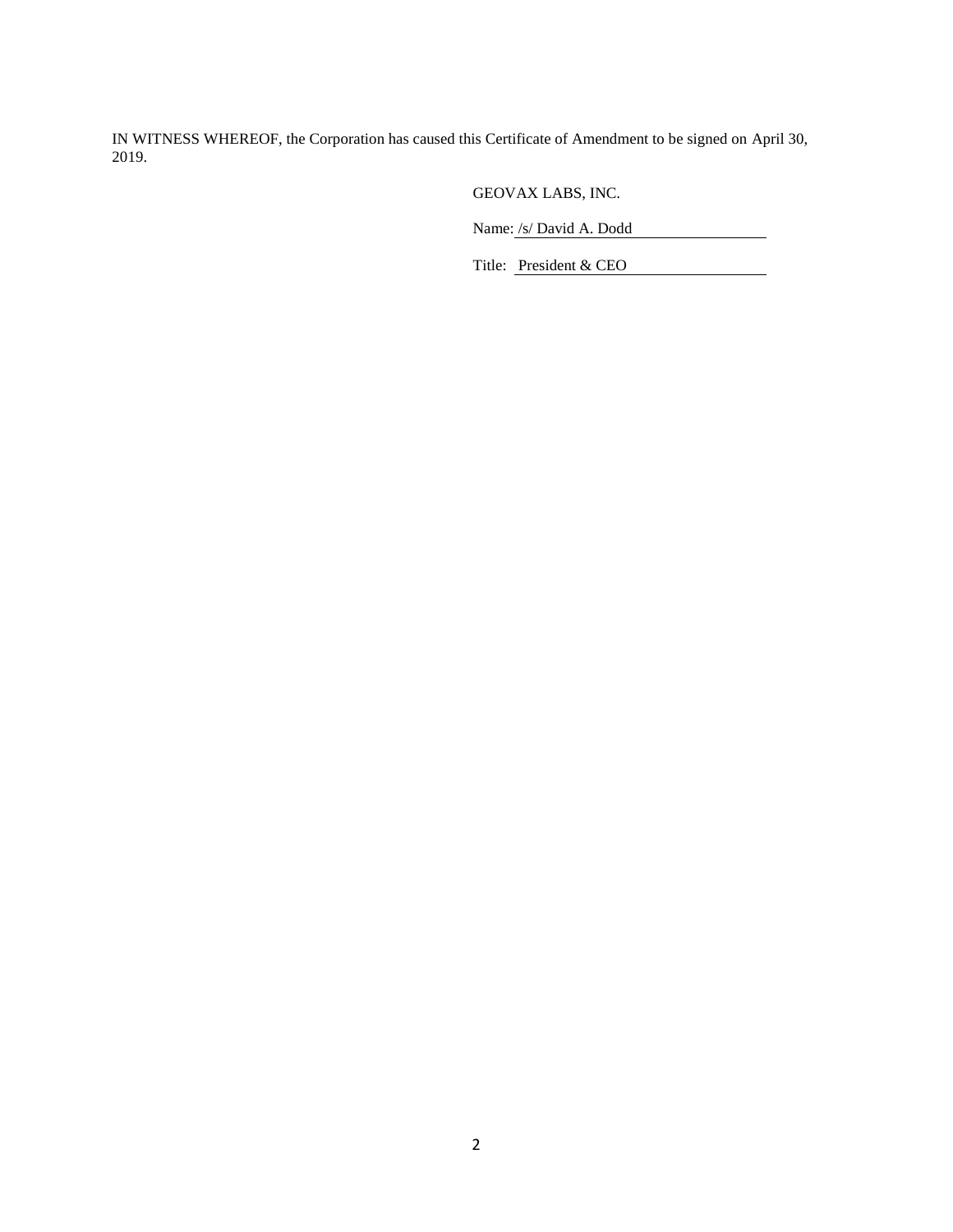